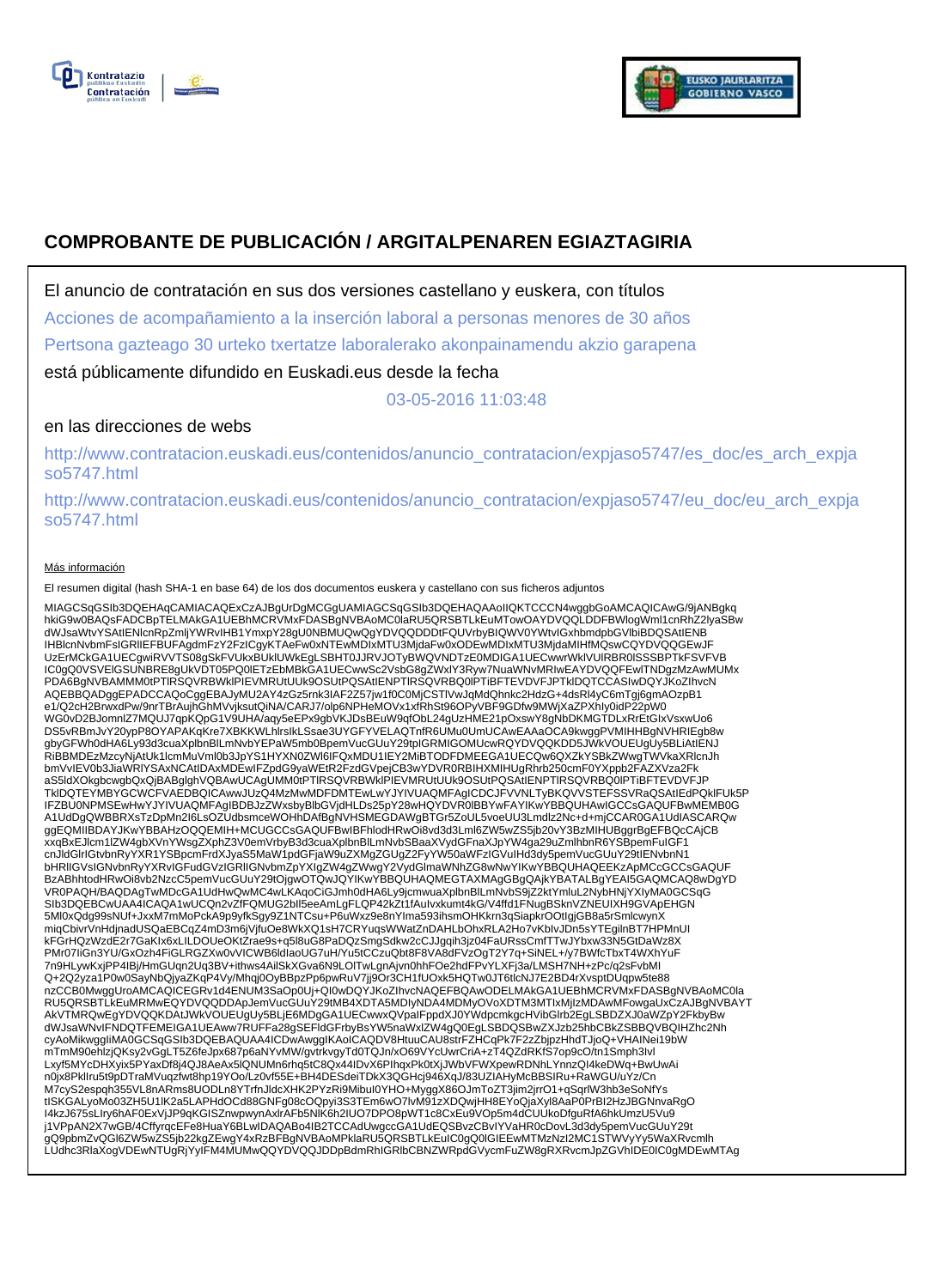



Vml0b3JpYS1HYXN0ZWl6MA8GA1UdEwEB/wQFMAMBAf8wDgYDVR0PAQH/BAQDAgEGMB0GA1UdDgQWBBTGr5ZoUL5voeUU3Lmdlz2N<br>c+d+mjAfBgNVHSMEGDAWgBQdHGUOqPIle7SRz+Sxsea9VXRsBTA6BgNVHSAEMzAxMC8GBFUdIAAwJzAlBggrBgEFBQcCARYZaHR0 cDovL3d3dy5pemVucGUuY29tL2NwczA3BggrBgEFBQcBAQQrMCkwJwYlKwYBBQUHMAGGG2h0dHA6Ly9vY3NwLml6ZW5wZS5jb206 ODA5NDAzBgNVHR8ELDAqMCigJqAkhiJodHRwOi8vY3JsLml6ZW5wZS5jb20vY2dpLWJpbi9hcmwyMA0GCSqGSIb3DQEBBQUAA4IC AQBpVvhndSWxWHqgal9iQrs1yQpyub846NJ73Eud0mkBsp21zQh8FFQC+q20PIT+XxIHUh5tGLopJHKnmK04/sO0tz2xekaW6CKf P5BgEvH3qMPlwRL+gzyNWdwwgp66dnRYxkrNrXts20tZeAiN622nlpLlOPiTwXcCa+7J75PikRJ9+3TlBYcaISVlzEkFHMfOW6Wn kFFCLPTxAAtdYINBVRmp6wMxQTI2GI88lq/3UELTA7VSCst7ovlM+ajp5clsZd9nICbe/GbLt9LonrTNJTmlxmBLXoAoFgpFWOTh<br>TIGcF3hZ5q8iD8OMMDfqgUtJGczuitdTB7fQnchwkFxF13CvKJVxi/JU5YT2r/sb4AFmPQDwE94e+4xubP8oUAXWygWXcw0aUrzT 11001 SilzbyPoSeemfm5g5+DqKqw5VbMILz0x1+PCWajNw9eJ0CqXTqaGRa898Yq1R7y0S/7/FDkaA7OFDA5bs30e/SaFSHX2M0HU<br>Tfmf4hPXa6KNjouyBwswXY8syF9vm4EuoIR6uUjR+lp962HDkMVhj+QkERtBTyI0VzoVxjd+QnlHnrFQSo2P2GFzgmz8i0wsVFsD zKN93Aq/tdY59WSJzcOBKYAKkrnDUe3b0HUqQ1THzthycxDe8AGs1+cKCOKbCFEn76n5LW/sVgZo9UVKiq1bzjGCAdUwggHRAgEB MIGtMIGIMQswCQYDVQQGEwJFUzEUMBIGA1UECgwLSVpFTIBFIFMuQS4xOjA4BgNVBAsMMUFaWiBaaXVydGFnaXJpIHB1Ymxpa29h IC0gQ2VydGlmaWNhZG8gcHVibGljbyBTQ0ExRDBCBgNVBAMMO0VBRWtvlEhBZXRha28gbGFuZ2lsZWVuIENBIC0gQ0EgcGVyc29u YWwgZGUgQUFQUCB2YXNjYXMgKDIpAgMBv/YwCQYFKw4DAhoFADANBgkqhkiG9w0BAQEFAASCAQBkkDFmlQ+zvclc/SseFl6rZuMV 2UPpreJcjqxSaaB3KNtdtHyKQMK+t2qA0BITZGBKRbPl4HChjsleWDbJwBpYTVBcN6Ob3IS7sTGAzLzgvdCO3t3f77x3/i2DSb0X<br>wd+BjAN8g4ftXc3EWy2eKjbxxDo/FLAAdVaVGF6MyPWIzNRCVBypvfxWXDFLLfuQnq84hcGol9EVcrA8gY1HBGmJ7wEf/M79vsvu XTwoL+HNGqkj5mGLLf6BdF9TpV2AyVFm33vYbf0gZH3QY8qcev6ECYL9CdSAqSgWvWqnJZOA7dXH6pbCSO++mAyKUO84zsGhr8XLlRV27gvkhBCyKw/8AAAAAAAA

#### fue sellado en el tiempo digitalmente por

CN=KONTRATAZIO ELEKTRONIKOA - CONTRATACION ELECTRONICA,serialNumber=S4833001C,OU=sello electrónico,OU=ZIURTAGIRI ONARTUA - CERTIFICADO RECONOCIDO, O=EUSKO JAURLARITZA - GOBIERNO VASCO, C=ES

#### obteniéndose el sello

MIIT0TADAgEAMIITyAYJKoZIhvcNAQcCoIITuTCCE7UCAQMxDzANBglghkgBZQMEAgEFADByBgsq hkiG9w0BCRABBKBjBGEwXwl BAQYJKwYBBAHzOQMDMCEwCQYFKw4DAhoFAAQU7iiWydJ2DbACRRQK9IOWoK7IsS0CEGOfp/ntWG7EVyhpdMVPYSIYDzIwMTYwNT AzMDkwMzQ4WgIJAN5uo4Ed7AWaoIIP MTCCByAwggUIoAMCAQICEFJzFI74Hk3CSZKIT+9qRfMwDQYJKoZIhvcNAQEFBQAwODELMAkGA1UE BhMCRVMxFDASBgNVBAoMC0laRU5QRSBTLkEuMRMwEQYDVQQDDApJemVucGUuY29tMB4XDTA5MDIx MTEwMTU0M1oXDTM 3MTIxMjIzMDAwMFowgYIxCzAJBgNVBAYTAkVTMRQwEgYDVQQKDAtJWkVOUEUg Uy5BLjE6MDgGA1UECwwxQVpaIFppdXJ0YWdpcm Sin'i Awar III May INCOLLATE AND THE MAN INTERNATIONAL TRANSPORT OF THE MAN INCOLLETE AND A MANUST A THE MAN I<br>AQEFAAOCAg8AMIICCgKCAgEA1dfQ3DEQIIKWjQdltruTFccQzHMYzlpvYQJxfWvC7T7cU/jDr56i Wo+MZLy<br>bgynQah0RWMMkqyFlp9HNxSXiD HFouNBRIzAcyjeFSDVHWj3d0zt80H8TQwPpREKd9adEE7EWWBAmNXV2YdQ+jH10YCFr3buWCAih0PD/ZriUlYY+onTEkgq17PSxJPqL9HroepaM/G5KVU2FHtq96H f7opWoBy3aoowHcabUeHKultnXX aTfJRNEGj7zpgjdL7TnfyfF6Kq13VnqpmLqpTKOvOLHESIKI7qPsst++K1NGXtQKFzsYrlqvkCIF vmDcpdrmqfblfFSPODVJg19CgrRAahQT3cfX7jEcVBvhzVwG8A4PezbYc+4lcUsiEFv6xyFrdBik hLE7XAzrn9a4EoKBS9 tBqPSKEmmtJ0+hFoGH2KhHYukKx4U0CGVbrChHCwHCV74p4ytfspkMr6Ht /HXIQIJjPwTGQspNssH0rtcCAwEAAaOCAdkwggHVM THE BONUT THE CONDUCTED AND THE CONDUCTED TO A MANUSCRIPT OF THE CONDUCTED TO A MANUTED SURFACT THE CONDUCTED SURFACT DURING ONLY AND THE CONDUCTED SURFACT DURING ONLY AND THE CONDUCTED SURFACT DURING ONLY AND THE CONDUCTE BkZWwqTWVkaXRIcnJhbmVvIEV0b3JiaWRIYSAxNCAtIDAxMDEwIFZpdG9yaWEtR2FzdGVpejAPBqNVHRMBAf8EBTADAQH/MA4GA 1UdDwEB/wQEAwIBBjAdBgNVHQ4EFgQU1PGqyBSzeD2N tfUdjlajNnl2R+MwHwYDVR0jBBgwFoAUHRxlDqjyJXu0kc/ksbHmvVV0bAUwOgYDVR0gBDMwMTAv BgRVHSAAMCcwJQYIKwYBBQUHAgEWGWh0dHA6Ly93d3cuaXplbnBlLmNvbS9jcHMwNwYIKwYBBQUHAQ EEKzApMCcGCCsGAQUFBzABhhtodHRwOi8vb2NzcC5pemVucGUuY29tOjgwOTQwMwYDVR0fBCww KjAooCagJlYiaHR0cDovL2Nyb C5pemVucGUuY29tL2NnaS1iaW4vYXJsMjANBgkqhkiG9w0BAQUF AAOCAgEAD0RWRQ5xock7qwFNLjRJBcMwRduIDAhYoKbq9Veh sSnXF3mYeMJRxjOcPG9yS+KftgAN TROc18m3Pmr76m6qL6FtaFLs6cD52dw7bn6pDevDOxdFehEhJLu+963vPZYHl6q9qSyLEiqLor+Q 48ggfp5t4RKZcrWbxWES1JLUGOm0rRO6sL7n4njXXGtAnVjEmZLTDnXZ7OUTE+P31dSpJUl8MSpv R+ENwWukRIG/O1vdN<br>xmwONCvbGyxX/kSHW2HP0vAqHgPDLFxxGXtOwRIzd971oaO2Zn3BkDn3mWOJUfzz5axQVHx361QJ0Se4F8KUK/nt49j2jNcDlJW kim/ooks/www.marchive.html/www.marchive.html/html/books/www.marchive.html/www.com/www.marchive.html<br>S27nMWW6/xPCaGHFGdj0t8K5Mor4eo6nRtEk17sR0J+rl2APNUcLUWgiKaoHDuBLGLIneLDgWmAn szyF1GWYu Mkce8IJRi+0OYGNcfhC9f10kY1WLCuMCmkaDtH7LSN7ULaBPLnP2P+0lkF3T6RcwyvTzcJnSWxeb7SJovZOicWK/yGJLNB08NQv q64g0plbhMOMgbt4DEsJu9zpyjhklbdNVqKMmjafe+1w 8OAK5kQwgggJMIIF8aADAgECAgIG9zANBgkqhkiG9w0BAQsFADCBgjELMAkGA1UEBhMCRVMxFDAS BgNVBAoMC0laRU5QRSBTLKEuMTowOAYDVQQLDDFBWlogWmI1cnRhZ2lyaSBwdWJsaWtvYSAtIENIc nRpZmljYWRvIHB1YmxpY28gU0NBMSEwHwYDVQQDDBhDQSBUZWtuaWtvYSAtIENBIFRIY25pY2Ew HhcNMTIxMDE4MTAzMTQ0WhcN kuh+T+YOjZM5W5++sbpn9vRCoVxH6fkYJhFMk6CnGK92ZWA61NFTEqnQIA6zKnHaJvKy0wL+1ZM0 aS6unVORvm9U9qBU GsG830V2Zhs3ZZcAYiS45c7E9lBgHJ01VwcKiwkKLIfmS+O/LjzuUEvxUtxj 3TVf8mRGPH55VBZ0Ei4sJVq67XnVUqrQMRIN4hQJUxhjaeIznso1CGHT3f39WVvuVdjAooIra+/T 56dtnMWpOx/P/JkJlgSn4Mr6Fg8Jrlo27/B4w/ZqDVx7xHU9xDY+hczf745TX1DWsmbhLzgzBC+FagrlrBgfiej6z5FtrbaBM17m8NwGRyDkFAg cF1oyfzXONwaLvoNDONEcSA7Qgi/MitNKS+redosl uqfZXOE6riRUgcngYjF9CqixjWrdzov9CDii1UXmpSpadzxObwi9RtqoPAiuwGjt5Oko9ULOosij Ckpfe+Q/tuwkfduZtWVFz4oBGolqWllqgHxlwuguovYwaqWSjAM4P69UJapecQXEcZnJZr+Z+Nh/1 lji2SYvt1efaYPd8OhBXzQoA7JFibvD3tSFWy+l3jdZbSjkARVVERi<br>e+yASHdlaDw/l8HWgih9b8 FLqa8llobQPCmJ8CAwEAAaOCAswwggLIMIHHBgNVHRIEgb8wgbyGFWh0dHA6Ly93d3 ery.com/about/with the magnitude of the community of the state of the community of the community of the community of the community of the community of the community of the community of the community of the community of the FBQcwA4YbaHR0cDovL3RzYS5pemVucGUuY29tOjgwOTMvMIIBHQYDVR0gBIIB FDCCARAwggEMBgkrBgEEAfM5AwMwgf4wJQYIKw YBBQUHAgEWGWh0dHA6Ly93d3cuaXplbnBlLmNv bS9jcHMwgdQGCCsGAQUFBwICMIHHGoHEQmVybWVlbiBtdWdhayBlemFndXR6ZWtvlHd3dy5pemVu COUNTRACTIVITY AND COUNTRACTIVITY CONTRACTIVITY OF COUNTRACTIVITY INTO THE COUNTRACTIVITY INTO THE COUNTRACTIVITY OF COUNTRACTIVITY INTO THE PRODUCT OF A UNIT AND COUNTRACTIVITY OF THE PRODUCT OF A UNIT OF THE PRODUCT OF A g8JTEPaOATPfp17n4d+hZrD10gNM4g9MR3BWWj3e/bj05Dr8gTtNXUGSj1YPJqEMvimY/Rw05VVLX6cVv8cHHPxpSgAaj5 Efz1tRZv1o1C0Kg2nWFgq0mnDWcpGnyDY7Vlz10CBC40rcWVMxsYg8KMKu A9D6WTwH5xmFgWGSqy32yb1nzSEhkhaGc3ErjtjwA AHx0W6VYem5cjzHFOvjRhbcjmDiH2vHvg1PoCUcR+UCBMkTA+Y8fjZdOtU+JSxnNYXJX/qKl3kVeyNLOk8EiOFclIKLTFqkbcMMQhhGpvTJLKX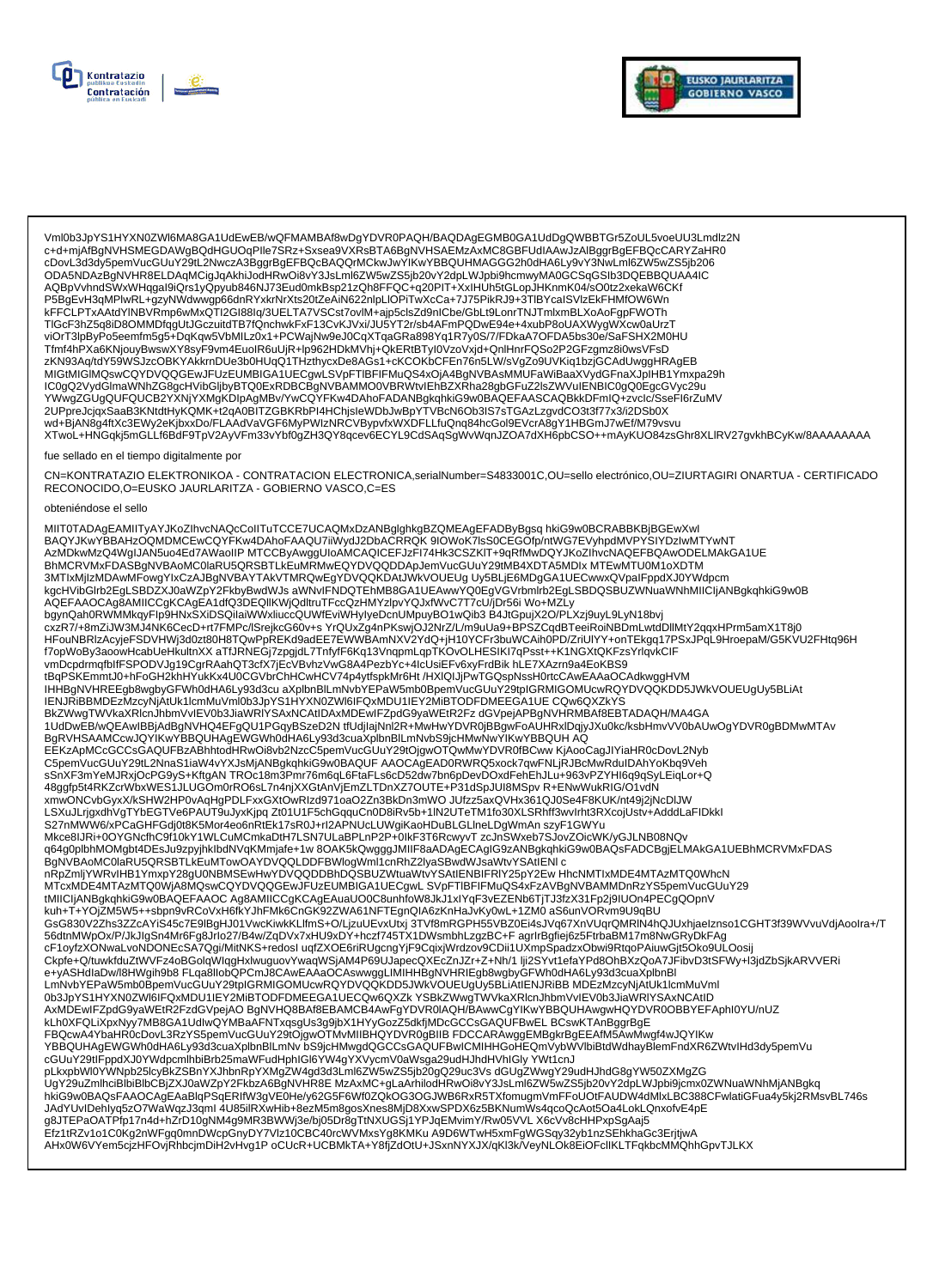



RITp7Ozg6slVWeS9l07+FqpescLB5yj+pg4Dzc7h5JhedJLVYzf1+6D2UbZbXm8B2D7vnKddyqnn t3eubz9TPkEA8jxklfBdE3hbKIF1vkJMc5QU4kBJT5dp6jxQxa0eQGfO2kMy<br>ENIt9UNg5Qwd3O5I gMSa2h1vCIJBPYN0DFIxggP0MIID8AIBATCBiTCBgjELMAkGA1UEBhMCRVMxFDASBgN BTLkEuMTowOAYDVQQLDDFBWlogWml1cnRhZ2lyaSBwdWJsaWtvYSAtlENlcnRpZmljYWRvIHB1YmxpY28gU0NBMSEwHwYDVQQDD BhDQSBUZWtuaWtvYSAtIENBIFRIY25pY2ECAgb3MA0GCWCG SAFIAwQCAQUAoIIBOzAaBgkqhkiG9w0BCQMxDQYLKoZIhvcNAQkQAQQwHAYJKoZIhvcNAQkFMQ8X DTE2MDUwMzA5MDM0OFowLwYJKoZlhvcNAQkEMSIEIB9fIIJVR1LDIN2HvTteF0y+2LaS9qUOpliPaSPLsjB9MIHNBgsqhkiG9w0BCRACLzGBvTCBujCBtzCBtAQg jSuBDT9IBuGEUQCQmF1RrQHjuPpK laBLJwA2o7idStgwgY8wgYikgYUwgYIxCzAJBgNVBAYTAkVTMRQwEgYDVQQKDAtJWkVOUEUgUy5B LJE6MDgGA1UECwwxQVpalFppdXJ0YWdpcmkgcHVibGlrb2EgLSBDZXJ0aWZpY2FkbyBwdWJsaWNv IFNDQTEhMB8GA1UEA<br>wwYQ0EgVGVrbmlrb2EgLSBDQSBUZWNuaWNhAgIG9zANBgkqhkiG9w0BAQEF AASCAgAsfVnZgjqY/T+pr4pPC6vAe0c3ZpCktxB9 eX0TB/uQOQX0nm3Ef/GA/H1wxD5XHl5poF0hUfYMUbKHKVIFeH3ptAQilFucUtu+nwA yvvW2tzFg2ZuWyJMu3NYb2IjIW+38Nd0 6E9MzOrA0azqE+9GJXpoEdN2GJTPSzh1s3HUfGnumfnU RrOXnnSgOMVw95ABRl9bm9f/oE5La5zqhP2jHflivDsVOJQRcf7sclO7GKIu/r/y0Vk+qpAdrZtv 5X83/pnNWTMwM4OnkgDlKmzWRBLih/l9chgsd3ET7aiCllt6CMh5wfJ2lfn8wzp/TiDP50/g1pVrJUtls0Kv394+akHR7Zh3avbdy/SDoOAiZFR/BAod35aWq51mmU4 ETOYOeGe8gQNPN/ciRkzVHA1z aj1xpAJ3/Xr/vwS5zy+N4PC0aK5mO2c3JgEk8fFZDJZ0bUUUUSpU60GL9bofLwmqEK9k5uDDd1k4YW/iPg==

Kontratuaren iragarkia, gaztelaniaz eta eskaraz, izenburuekin

Acciones de acompañamiento a la inserción laboral a personas menores de 30 años

Pertsona gazteago 30 urteko txertatze laboralerako akonpainamendu akzio garapena

Euskadi.eus webgunean argitaratzen da data honetatik

## 2016-05-03 11:03:48

### web hauen helbideetan

http://www.contratacion.euskadi.eus/contenidos/anuncio contratacion/expjaso5747/es doc/es arch expja so5747.html

http://www.contratacion.euskadi.eus/contenidos/anuncio\_contratacion/expjaso5747/eu\_doc/eu\_arch\_expja so5747.html

### Informazio gehiago

Bi dokumentuen (euskara eta gaztelania) laburpen digitala (hash SHA-1, 64 oinarriarekin), erantsitako fitxategiekin

MIAGCSqGSIb3DQEHAqCAMIACAQExCzAJBgUrDgMCGgUAMIAGCSqGSIb3DQEHAQAAoIIQKTCCCN4wggbGoAMCAQICAwG/9jANBgkq hkiG9w0BAQsFADCBpTELMAkGA1UEBhMCRVMxFDASBgNVBAoMC0laRU5QRSBTLkEuMTowOAYDVQQLDDFBWlogWml1cnRhZ2lyaSBw dWJsaWtvYSAtIENIcnRpZmjYWRvIHB1YmxpY28gU0NBMUQwQgYDVQQDDDtFQUVrbyBIQWV0YWtvIGxhbmdpbGVIbiBDQSAtIENB IHBlcnNvbmFsiGRIIEFBUFAgdmFzY2FzICgyKTAeFw0xNTEwMDIxMTU3MjdaFw0xODEwMDIxMTU3MjdaMIHfMQswCQYDVQQGEwJF<br>UzErMCkGA1UECgwiRVVTS08gSkFVUkxBUkIUWkEgLSBHT0JJRVJOTyBWQVNDTzE0MDIGA1UECwwrWkIVUIRBR0ISSSBPTkFSVFVB UCONSULTING TRANSPORT IN THE RESERVED ON THE RELATIONS OF THE RELATION OF THE RELATION OF THE RELATION OF THE<br>PDA6BgNVBAMMM0tPTIRSQVRBWkIPIEVMRUtUUk9OSUtPQSAtIENPTIRSQVRBQ0IPTIBFTEVDVFJPTkIDQTCCASIwDQYJKoZIhvcN AQEBBQADggEPADCCAQoCggEBAJyMU2AY4zGz5rnk3IAF2Z57jw1f0C0MjCSTIVwJqMdQhnkc2HdzG+4dsRl4yC6mTgj6gmAOzpB1 e1/Q2cH2BrwxdPw/9nrTBrAujhGhMVvjksutQiNA/CARJ7/olp6NPHeMOVx1xfRhSt96OPyVBF9GDfw9MWjXaZPXhly0idP22pW0 WG0vD2BJomnlZ7MQUJ7qpKQpG1V9UHA/aqy5eEPx9gbVKJDsBEuW9qfObL24gUzHME21pOxswY8gNbDKMGTDLxRrEtGlxVsxwUo6 DS5vRBmJvY20ypP8OYAPAKqKre7XBKKWLnIrslkLSsae3UYGFYVELAQTnfR6UMu0UmUCAwEAAaOCA9kwggPVMIHHBgNVHRIEgb8w %DOCKTR/h0dHA6Ly93d3cuaXplbnBlLmNvbYEPaW5mb0BpemVucGUuY29tpIGRMIGOMUcwRQYDVQQKDD5JWkVOUEUgUy5BLiAtlENJ<br>RIBBMDEzMzcyNjAtUk1lcmMuVml0b3JpYS1HYXN0ZWI6IFQxMDU1IEY2MiBTODFDMEEGA1UECQw6QXZkYSBkZWwgTWVkaXRlcnJh TkIDQTEYMBYGCWCFVAEDBQICAwwJUzQ4MzMwMDFDMTEwLwYJYIVUAQMFAgICDCJFVVNLTyBKQVVSTEFSSVRaQSAtIEdPQkIFUk5P IFZBU0NPMSEwHwYJYIVUAQMFAgIBDBJzZWxsbyBlbGVjdHLDs25pY28wHQYDVR0IBBYwFAYIKwYBBQUHAwIGCCsGAQUFBwMEMB0G A1UdDgQWBBRXsTzDpMn2l6LsOZUdbsmceWOHhDAfBgNVHSMEGDAWgBTGr5ZoUL5voeUU3Lmdlz2Nc+d+mjCCAR0GA1UdIASCARQw ggEQMIIBDAYJKwYBBAHzOQQEMIH+MCUGCCsGAQUFBwIBFhlodHRwOi8vd3d3Lml6ZW5wZS5jb20vY3BzMIHUBggrBgEFBQcCAjCB xxqBxEJlcm1lZW4gbXVnYWsgZXphZ3V0emVrbyB3d3cuaXplbnBlLmNvbSBaaXVydGFnaXJpYW4ga29uZmlhbnR6YSBpemFuIGF1 cnJldGlrlGtvbnRyYXR1YSBpcmFrdXJyaS5MaW1pdGFjaW9uZXMgZGUgZ2FyYW50aWFzIGVulHd3dy5pemVucGUuY29tlENvbnN1 chulusinterwormy τ∧κ τι sopotimidal system ματαγωγια της ανθετικής της αναλύτησης του αποσταθεί της αναλύτασης<br>Η ΕΙΣΟΥΔΙΟΝ ΠΑΡΑΣΙΑ ΤΟ ΠΑΡΑΣΙΑ ΤΟ ΠΑΡΑΣΙΑ ΤΟ ΠΑΡΑΣΙΑ ΤΟ ΠΑΡΑΣΙΑ ΤΟ ΠΑΡΑΣΙΑ ΤΟ ΠΑΡΑΣΙΑ ΤΟ ΠΑΡΑΣΙΑ ΤΟ ΠΑΡΑΣΙΑ Τ VR0PAQH/BAQDAgTwMDcGA1UdHwQwMC4wLKAqoCiGJmh0dHA6Ly9jcmwuaXplbnBlLmNvbS9jZ2ktYmluL2NybHNjYXIyMA0GCSqG SIb3DQEBCwUAA4ICAQA1wUCQn2vZfFQMUG2bll5eeAmLgFLQP42kZt1fAulvxkumt4kG/V4ffd1FNugBSknVZNEUIXH9GVApEHGN 5Ml0xQdg99sNUf+JxxM7mMoPckA9p9yfkSgy9Z1NTCsu+P6uWxz9e8nYIma593ihsmOHKkrn3qSiapkrOOtlgjGB8a5rSmlcwynX miqCbivrVnHdjnadUSQaEBCqZ4mD3m6jVjfuOe8WkXQ1sH7CRYuqsWWatZnDAHLbOhxRLA2Ho7vKblvJDn5sYTEgilnBT7HPMnUI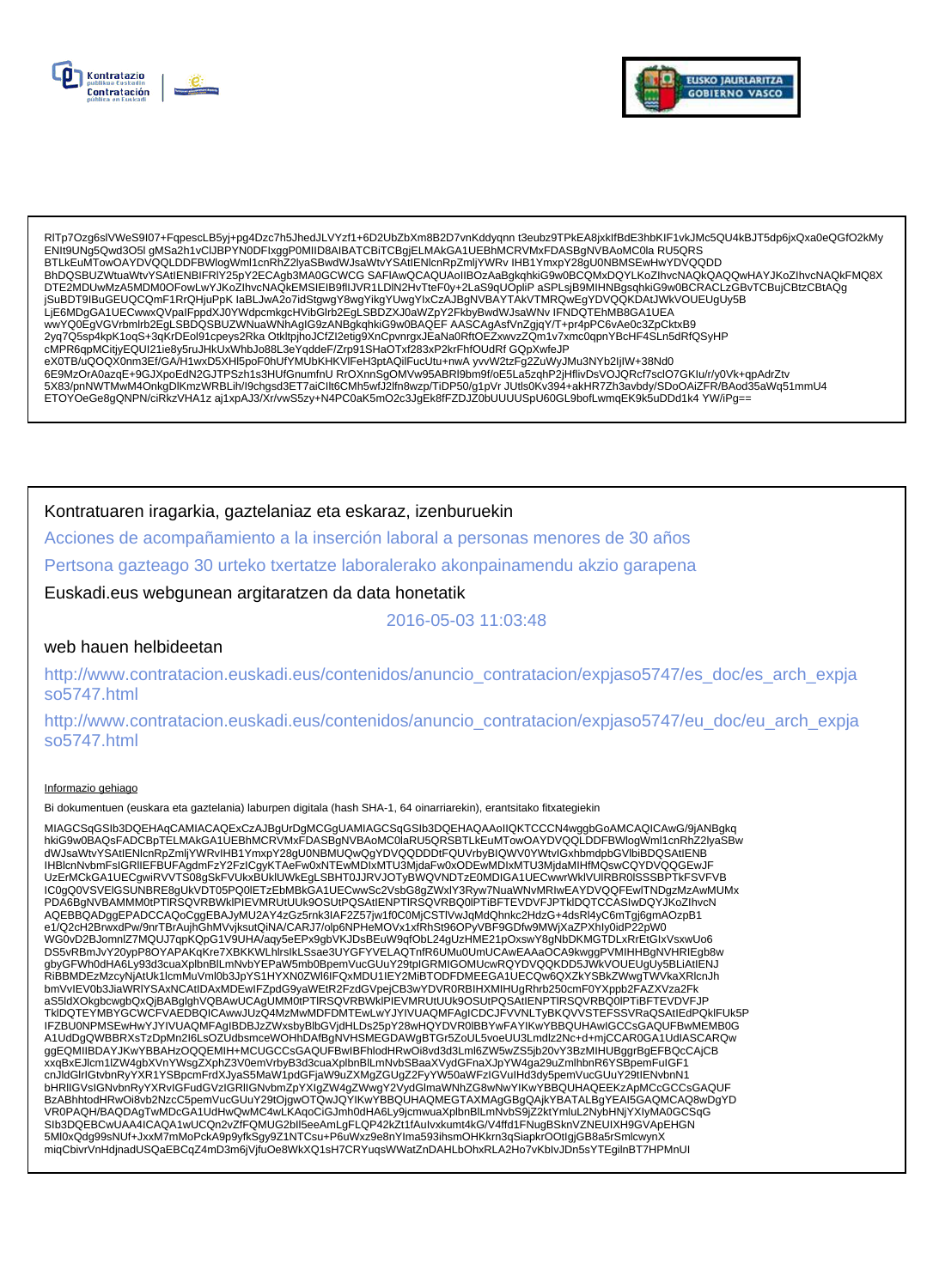



kFGrHQzWzdE2r7GaKIx6xLILDOUeOKtZrae9s+q5l8uG8PaDQzSmgSdkw2cCJJgqih3jz04FaURssCmfTTwJYbxw33N5GtDaWz8X PMr07liGn3YU/GxOzh4FiGLRGZXw0vVICWB6ldlaoUG7uH/Yu5tCCzuQbt8F8VA8dFVzOqT2Y7q+SiNEL+/y7BWfcTbxT4WXhYuF - mini including the state of the state of the state of the state of the state of the state of the state of the state of the construction of the state of the construction of the construction of the construction of the cons nzCCB0MwggUroAMCAQICEGRv1d4ENUM3SaOp0Uj+Ql0wDQYJKoZlhvcNAQEFBQAwODELMAkGA1UEBhMCRVMxFDASBgNVBAoMC0la RU5QRSBTLKEuMRMwEQYDVQQDDApJemVucGUuY29tMB4XDTA5MDIyNDA4MDMyOVoXDTM3MTIxMjIzMDAwMFowgaUxCzAJBgNVBAYT NUSTAN CONDENSIVE OF DESCRIPTION AND DECISION OF THE CONDENSIVE AND THE PROXIMITY OF THE RESERVED TO THE CONDENSIVE OF THE PROXIMITY OF THE RESERVED TO THE CONDENSIVE AND THE CONDENSIVE OF THE PROXIMITY OF THE RESERVED TO Lxyf5MYcDHXyix5PYaxDf8j4QJ8AeAx5lQNUMn6rhq5tC8Qx44IDvX6PlhqxPk0tXjJWbVFWXpewRDNhLYnnzQl4keDWq+BwUwAi n0jx8Pkllru5t9pDTraMVuqzfwt8hp19YOo/Lz0vf55E+BH4DESdeiTDkX3QGHcj946XqJ/83UZIAHyMcBBSIRu+RaWGU/uYz/Cn M7cyS2espqh355VL8nARms8UODLn8YTrfnJldcXHK2PYzRi9Mibul0YHO+MyggX86OJmToZT3jim2jrrO1+qSqrlW3hb3eSoNfYs tISKGALyoMo03ZH5U1IK2a5LAPHdOCd88GNFg08cOQpyi3S3TEm6wO7lvM91zXDQwjHH8EYoQjaXyI8AaP0PrBI2HzJBGNnvaRgO 14kzJ675sL1ry6hAF0ExVjJP9qKGISZnwpwynAxirAFb5NIK6h2IUO7DPO8pWT1c8CxEu9VOp5m4dCUUkoDfguRfA6hkUmzU5Vu9<br>j1VPpAN2X7wGB/4CffyrqcEFe8HuaY6BLwIDAQABo4IB2TCCAdUwgccGA1UdEQSBvzCBvIYVaHR0cDovL3d3dy5pemVucGUuY29t yrv=pAnz∧rwob/%Delet=enuarob.com/maxAbu4HDz+CCAu0wgccoArruuteGbRDxCDrP/DamNcDovE3030ypermvucourzyr<br>gQ9pbmZvQGl6ZW5wZS5jb22kgZEwgY4xRzBFBgNVBAoMPklaRU5QRSBTLkEuIC0gQ0lGIEEwMTMzNzI2MC1STWVyYy5WaXRvcmlh<br>LUdhc3RlaXogVDEwNTUg - CONNOCATE TRANSPORT AND THE RELATIONS OF A MANUSCRIPTION OF A CONTROL OF A CONDUCT AND THE RELATIONS OF A CONDUCT AND A CONDUCT AND A CONDUCT AND A CONDUCT AND A CONDUCT ON A CONDUCT OF SAMPLE OF SAMPLE OF SAMPLE AND CAL cDovL3d3dy5pemVucGUuY29tL2NwczA3BggrBgEFBQcBAQQrMCkwJwYiKwYBBQUHMAGGG2h0dHA6Ly9vY3NwLml6ZW5wZS5jb206 ODA5NDAzBgNVHR8ELDAqMCigJqAkhiJodHRwOi8vY3JsLml6ZW5wZS5jb20vY2dpLWJpbi9hcmwyMA0GCSqGSlb3DQEBBQUAA4IC AQBpVvhndSWxWHqgal9iQrs1yQpyub846NJ73Eud0mkBsp21zQh8FFQC+q20PIT+XxIHUh5tGLopJHKnmK04/sO0tz2xekaW6CKf<br>P5BgEvH3qMPlwRL+gzyNWdwwgp66dnRYxkrNrXts20tZeAiN622nlpLlOPiTwXcCa+7J75PikRJ9+3TlBYcalSVlzEkFHMfOW6Wn , επερευτογραφή των ευτερχείνων προσωπική επιτροποιεία της προσωπικής του προσωπικού του προσωπικού του του το<br>- ΚΕΡΟΣΕΡΤΧΑΑΙαΥΙΝΒΥΡΩΡΩΡΩΝΩΤΙ2GI88Iq/3UELTA7VSCst7ovIM+ajp5clsZd9nICbe/GbLt9LonrTNJTmlxmBLXoAoFgpFWOTh<br>- TIG viOrT3lpByPo5eemfm5g5+DqKqw5VbMILz0x1+PCWajNw9eJ0CqXTqaGRa898Yq1R7y0S/7/FDkaA7OFDA5bs30e/SaFSHX2M0HU Tfmf4hPXa6KNjouyBwswXY8syF9vm4EuoIR6uUjR+lp962HDkMVhj+QkERtBTyI0VzoVxjd+QnlHnrFQSo2P2GFzgmz8i0wsVFsD zKN93Aq/tdY59WSJzcOBKYAKkrnDUe3b0HUqQ1THzthycxDe8AGs1+cKCOKbCFEn76n5LW/sVgZo9UVKiq1bzjGCAdUwggHRAgEB MIGtMIGIMQswCQYDVQQGEwJFUzEUMBIGA1UECgwLSVpFTIBFIFMuQS4xOjA4BgNVBAsMMUFaWiBaaXVydGFnaXJpIHB1Ymxpa29h MUSING AND THE ANNOUNCED TRANSPORT OF THE ANNOUNCED TRANSPORT OF THE ANNEXATOR CONSUMING TRANSPORT OF THE AND TRANSPORT OF THE ANNOUNCED TRANSPORT OF THE ANNOUNCED TRANSPORT OF THE ANNOUNCED TRANSPORT OF THE ANNOUNCED TRAN XTwoL+HNGqkj5mGLLf6BdF9TpV2AyVFm33vYbf0gZH3QY8qcev6ECYL9CdSAqSgWvWqnJZOA7dXH6pbCSO++mAyKUO84zsGhr8XLlRV27gvkhBCyKw/8AAAAAAAA

#### enboran digitalki zigilatu zuena

CN=KONTRATAZIO ELEKTRONIKOA - CONTRATACION ELECTRONICA,serialNumber=S4833001C,OU=sello electrónico,OU=ZIURTAGIRI ONARTUA - CERTIFICADO RECONOCIDO, O=EUSKO JAURLARITZA - GOBIERNO VASCO, C=ES

#### zigilua lortzen

MIIT0TADAgEAMIITyAYJKoZIhvcNAQcCoIITuTCCE7UCAQMxDzANBglghkgBZQMEAgEFADByBgsq hkiG9w0BCRABBKBjBGEwXwl BAQYJKWYBBAHzOQMDMCEwCQYFKw4DAhoFAAQU7iiWydJ2DbACRRQK9IOWoK7lsS0CEGOfp/ntWG7EVyhpdMVPYSIYDzIwMTYwNT<br>AzMDkwMzQ4WgIJAN5uo4Ed7AWaoIIP MTCCByAwggUloAMCAQICEFJzFI74Hk3CSZKIT+9qRfMwDQYJKoZIhvcNAQEFBQAwODELMAkGA1UE AQEFAAOCAg8AMIICCgKCAgEA1dfQ3DEQIIKWjQdltruTFccQzHMYzlpvYQJxfWvC7T7cU/jDr56i Wo+MZLy bgynQah0RWMMkqyFlp9HNxSXiDSQilaiWWxliuccQUWfEviWHyIyeDcnUMpuyBO1wQib3 B4JtGpujX2O/PLXzj9uyL9LyN18bvj cxzR7/+8mZiJW3MJ4NK6CecD+rt7FMPc/lSrejkcG60v+s YrQUxZg4nPKswjOJ2NrZ/L/m9uUa9+BPSZCqdBTeeiRoINBDmLwtdDllMtY2qqxHPrm5amX1T8j0 HFouNBRIzAcyjeFSDVHWj3d0zt80H8TQwPpREKd9adEE7EWWBAmNXV2YdQ+jH10YCFr3buWCAih0PD/ZriUIYY+onTEkgq17PSxJPqL9HroepaM/G5KVU2FHtq96H f7opWoBy3aoowHcabUeHkultnXX aTfJRNEGj7zpgjdL7TnfyfF6Kq13VnqpmLqpTKOvOLHESIKI7qPsst++K1NGXtQKFzsYrlqvkClF<br>vmDcpdrmqfblfFSPODVJg19CgrRAahQT3cfX7jEcVBvhzVwG8A4PezbYc+4lcUsiEFv6xyFrdBik hLE7XAzm9a4EoKBS9 tBqPSKEmmtJ0+hFoGH2khHYukKx4U0CGVbrChHCwHCV74p4ytfspkMr6Ht/HXIQIJjPwTGQspNssH0rtcCAwEAAaOCAdkwggHVM IHHBgNVHREEgb8wgbyGFWh0dHA6Ly93d3cu aXplbnBlLmNvbYEPaW5mb0BpemVucGUuY29tpIGRMIGOMUcwRQYDVQQKDD5JWkVOUEUgUy5BLiAt IENJRIBBMDEzMzcyNjAtUk1lcmMuVml0b3JpYS1HYXN0ZWI6IFQxMDU1IEY2MiBTODFDMEEGA1UE CQw6QXZkYS BkZWwgTWVkaXRlcnJhbmVvlEV0b3JiaWRIYSAxNCAtIDAxMDEwIFZpdG9yaWEtR2Fz dGVpejAPBgNVHRMBAf8EBTADAQH/MA4GA 1UdDwEB/wQEAwIBBjAdBgNVHQ4EFgQU1PGqyBSzeD2N tfUdjIajNnl2R+MwHwYDVR0jBBgwFoAUHRxlDqjyJXu0kc/ksbHmvVV0bAUwOgYDVR0gBDMwMTAv BgRVHSAAMCcwJQYIKwYBBQUHAgEWGWh0dHA6Ly93d3cuaXplbnBlLmNvbS9jcHMwNwYIKwYBBQUHAQ EEKzApMCcGCCsGAQUFBzABhhtodHRwOi8vb2NzcC5pemVucGUuY29tOjgwOTQwMwYDVR0fBCww KjAooCagJlYiaHR0cDovL2Nyb 48ggfp5t4RKZcrWbxWES1JLUGOm0rRO6sL7n4njXXGtAnVjEmZLTDnXZ7OUTE+P31dSpJUl8MSpvR+ENwWukRIG/O1vdN xmwONCvbGyxX/kSHW2HP0vAqHgPDLFxxGXtOwRIzd971oaO2Zn3BkDn3mWOJUfzz5axQVHx361QJ0Se4F8KUK/nt49j2jNcDIJW LAXuJLrjgxdhVgTYbEGTVe6PAUT9uJyxKjpq Zt01U1F5chGqquCn0D8iRv5b+1IN2UTeTM1fo30XLSRhff3wvIrht3RXcojUstv+AdddLaFIDkkl<br>S27nMWW6/xPCaGHFGdj0t8K5Mor4eo6nRtEk17sR0J+rl2APNUcLUWgiKaoHDuBLGLIneLDgWmAn szyF1GWYu MTcxMDE4MTAzMTQ0WjA8MQswCQYDVQQGEwJFUzEUMBIGA1UECgwLSVpFTIBFIFMuQS4xFzAVBgNVBAMMDnRzYS5pemVucGUuY29 tMIICIjANBgkqhkiG9w0BAQEFAAOC Ag8AMIICCgKCAgEAuaUO0C8unhfoW8JkJ1xIYqF3vEZENb6TjTJ3fzX31Fp2j9IUOn4PECgQOpnV kuh+T+YOjZM5W5++sbpn9vRCoVxH6fkYJhFMk6CnGK92ZWA61NFTEgnQIA6zKnHaJvKy0wL+1ZM0 aS6unVORvm9U9qBU GsG830V2Zhs3ZZcAYiS45c7E9lBgHJ01VwcKiwkKLlfmS+O/LjzuUEvxUtxj 3TVf8mRGPH55VBZ0Ei4sJVq67XnVUqrQMRIN4hQJUxhjaelznso1CGHT3f39WVvuVdjAooIra+/T